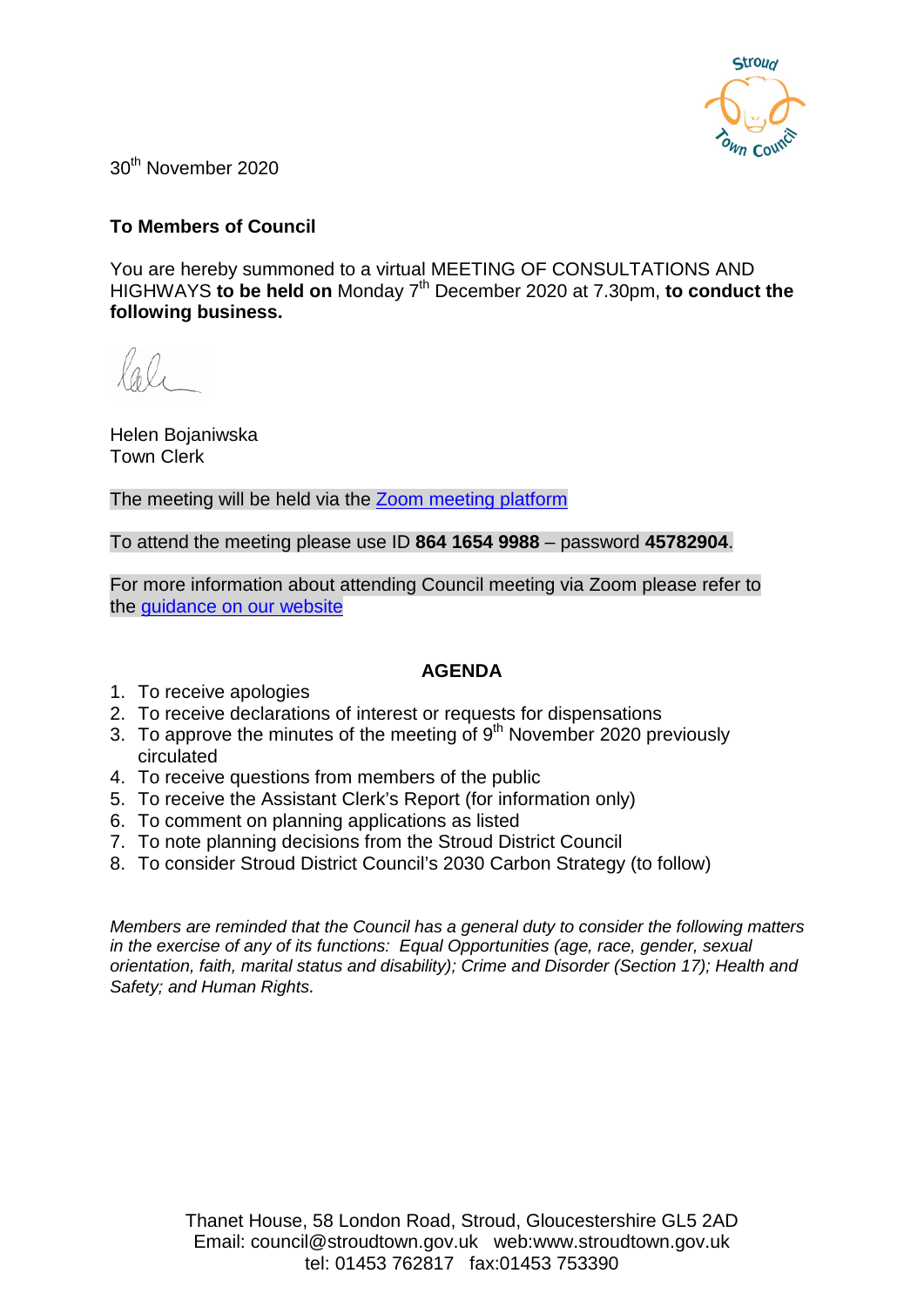### **Clerks Report – Consultation Committee**

# **Meeting of**  $7<sup>th</sup>$  **December 2020**

#### Appeal

Planning Ref: S.20/0226/FUL Site: Land At 95 Stratford Road Stroud Gloucestershire Development: Proposed two bedroom dwelling Appeal Start Date: 18th November 2020

An appeal has been made to the Secretary of State relating to the site quoted above following the refusal of planning permission by SDC.

### **Item 5**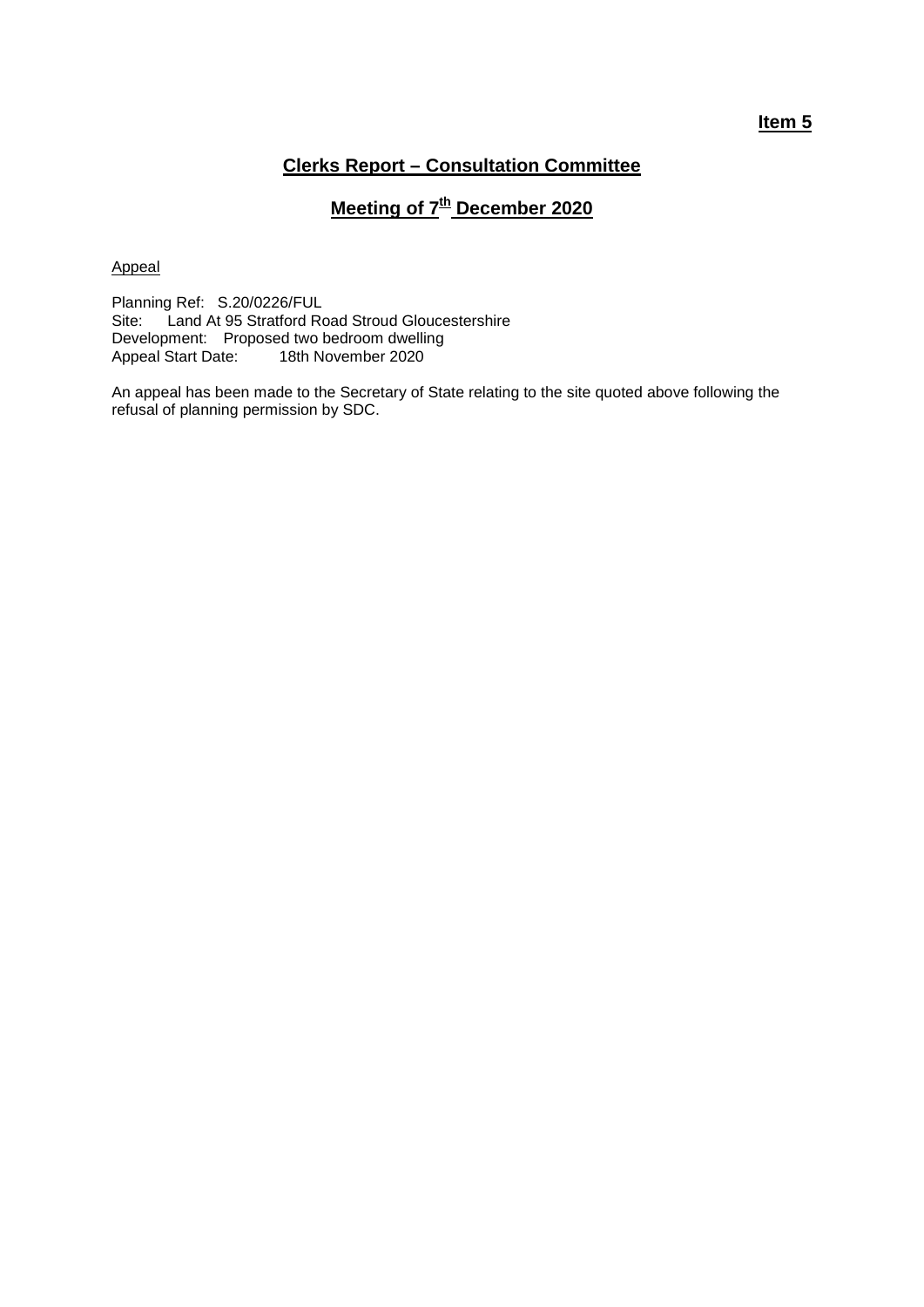## **Item 6 APPLICATIONS 7th Dec 2020**

| <b>Planning</b><br><b>Application No.</b> | Location                                        | <b>Details</b>                                                                                                                                                                                                                                                         | <b>Ward/notes</b>                        |
|-------------------------------------------|-------------------------------------------------|------------------------------------------------------------------------------------------------------------------------------------------------------------------------------------------------------------------------------------------------------------------------|------------------------------------------|
| S.20/2252/FUL                             | Land At The Cedars, Frome<br>Hall Lane          | Re-application of S.13/0969/FUL for<br>erection of a new dwelling.                                                                                                                                                                                                     | Central<br>Deferred from last<br>meeting |
| S.20/2344/FUL                             | 75 - 77 Valley View Road                        | Demolition of double garage and<br>erection of new dwelling, parking<br>and access                                                                                                                                                                                     | Slade                                    |
| S.20/2190/FUL                             | Offices, 10A John Street                        | Conversion of existing two story<br>office accommodation to a single<br>residential unit (HMO)                                                                                                                                                                         | Central                                  |
| S.20/1835/FUL                             | HSBC UK Bank Plc, 4 King<br><b>Street</b>       | Replacement of HVAC to roof area                                                                                                                                                                                                                                       | Central                                  |
| S.20/2479/FUL                             | Lansdown Hall & Gallery,<br>Lansdown            | Internal alterations to Lansdown<br>Hall to create new kitchen, bar &<br>WC facilities. Provision of a new<br>main entrance and porch from Bank<br>Gardens. New lighting through<br>Bank Gardens. New fencing to<br>boundary wall between Bank<br>Gardens and Lansdown | Central                                  |
| S.20/2480/LBC                             | Lansdown Hall & Gallery,<br>Lansdown            | Internal alterations to Lansdown<br>Hall to create new kitchen, bar &<br>WC facilities. Provision of a new<br>main entrance and porch from Bank<br>Gardens. New lighting through<br>Bank Gardens. New fencing to<br>boundary wall between Bank<br>Gardens and Lansdown | Central                                  |
| S.20/2523/FUL                             | Cotswold Playhouse,<br><b>Parliament Street</b> | Proposed rooftop heating unit                                                                                                                                                                                                                                          | Valley                                   |
| S.20/2473/VAR                             | Gospel Hall, Church Street                      | Variation of Condition 2 (Approved<br>Plans) of S.17/2622/FUL                                                                                                                                                                                                          | Valley                                   |
| S.20/2513/FUL                             | 43 London Road                                  | Alterations including replacement of<br>windows and door, replacing<br>roughcast with smooth render                                                                                                                                                                    | Central                                  |
| S.20/2514/LBC                             | 43 London Road                                  | Alterations including replacement of<br>windows and door, replacing<br>roughcast with smooth render and<br>refurbishment internally                                                                                                                                    | Central                                  |

#### **Delegated applications**

These applications will not be discussed unless a ward Cllr calls in or there are significant objections from members of the public.

| <b>Planning</b><br><b>Application No.</b> | Location                              | <b>Details</b>                                                                                | <b>Ward/notes</b> |
|-------------------------------------------|---------------------------------------|-----------------------------------------------------------------------------------------------|-------------------|
| S.20/2269/FUL                             | Land At 51, Thompson<br>Road, Uplands | Erection of a detached two storey<br>dwelling                                                 | <b>Uplands</b>    |
| S.20/2400/HHOLD                           | Glenfield, Park End,<br>Paganhill     | Proposed rear extensions<br>comprising of two storey / attic<br>and part single storey        | Pag/Farm          |
| S.20/2401/HHOLD                           | Wayside, Park End,<br>Paganhill       | <b>Proposed Rear Extensions</b><br>comprising of Two Storey / Attic<br>and part Single Storey | Pag/Farm          |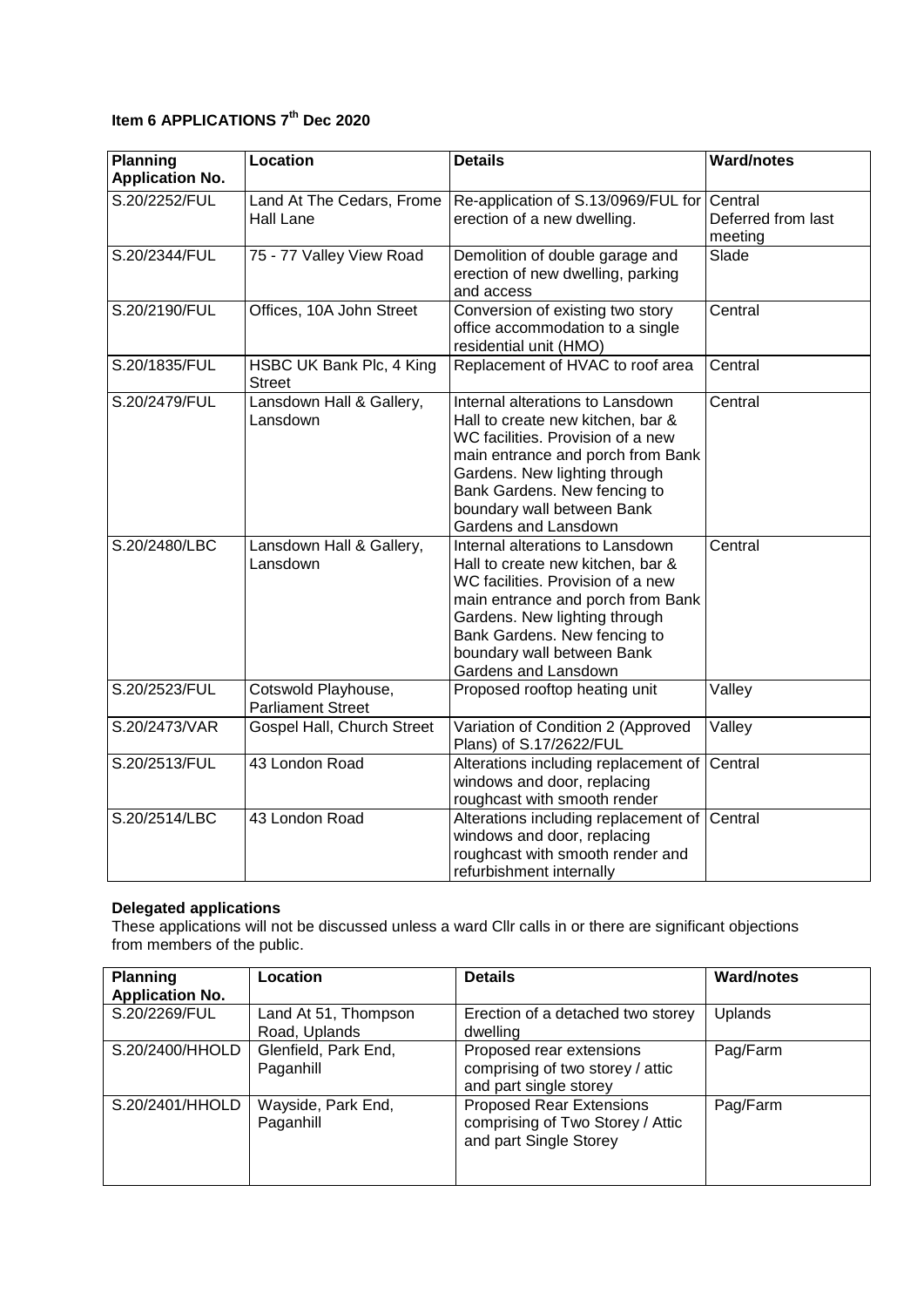| <b>Planning</b>        | Location               | <b>Details</b>                                               | <b>Ward/notes</b>    |
|------------------------|------------------------|--------------------------------------------------------------|----------------------|
| <b>Application No.</b> |                        |                                                              |                      |
| S.20/1989/FUL          | 89 Bisley Road         | REVISED - Subdivision of<br>existing dwelling to form two    | Slade                |
|                        |                        | dwellings with a rear extension<br>and parking bay to front. | Previously supported |
|                        |                        | (Additional drawing received<br>19.11.20)                    |                      |
| S.20/2507/TCA          | 24 - 25 Acre Street    | Leyland Cypress- fell. Weeping<br>Contorted Willow-remove    | Slade                |
|                        |                        |                                                              |                      |
|                        |                        | branches to leave a final height of                          |                      |
|                        |                        | approx 2.5m to 3.0m                                          |                      |
| S.20/2468/TCA          | Museum In The Park,    | T1 Paulownia- reduce spread by                               | Central              |
|                        | <b>Stratford Road</b>  | about 1 metre and remove any                                 |                      |
|                        |                        | dead or damaged branches in                                  |                      |
|                        |                        | crown. T2 Willow corner of                                   |                      |
|                        |                        | garden remove low long branch.                               |                      |
|                        |                        | T3 Wisteria- cut back any growth                             |                      |
|                        |                        | growing to high up building                                  |                      |
| S.20/2535/HHOLD        | 22 The Circle, Uplands | Two storey extension to rear of                              | <b>Uplands</b>       |
|                        |                        | property. Previous approved in                               |                      |
|                        |                        | 2012 but works were not carried                              |                      |
|                        |                        | out                                                          |                      |